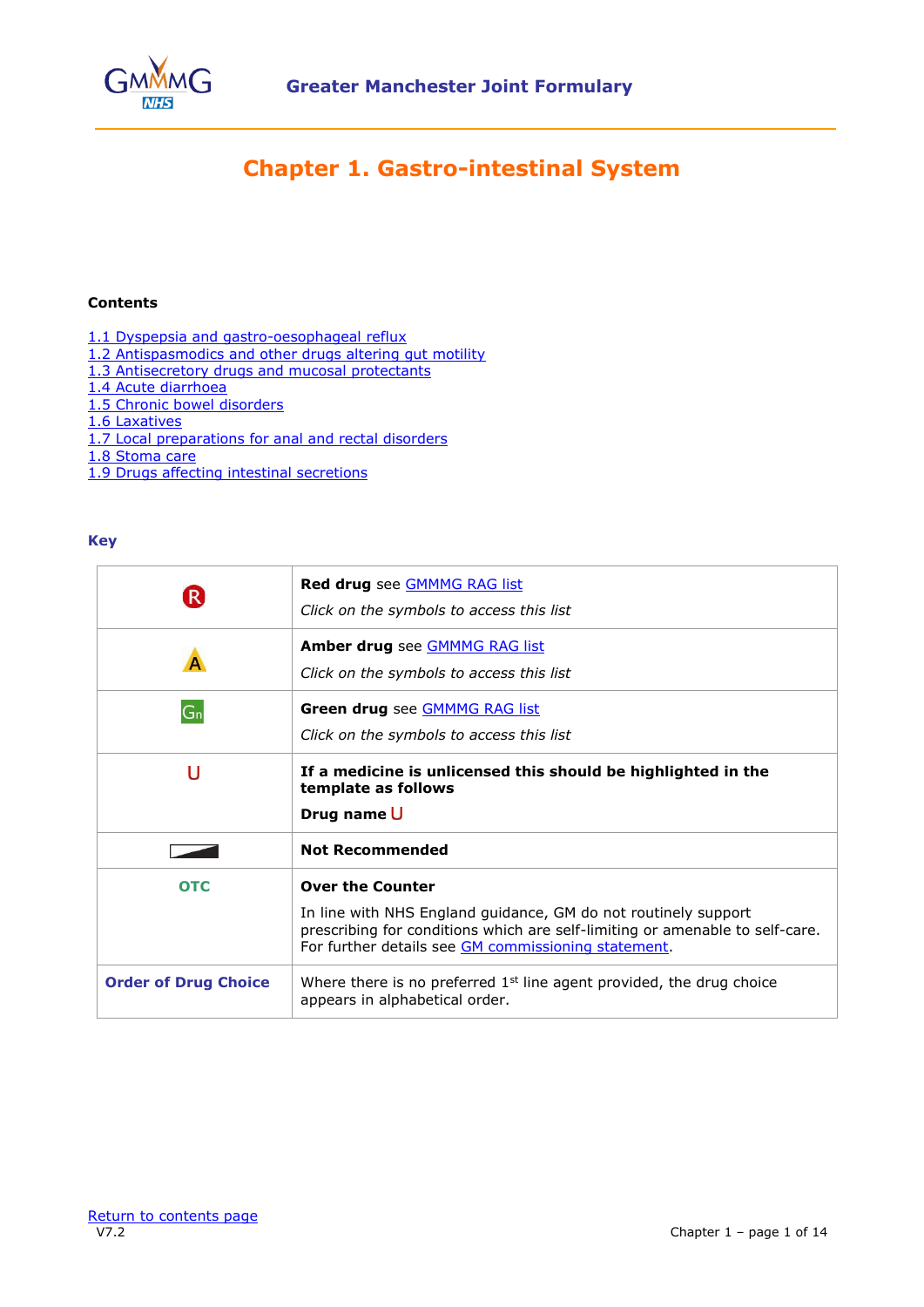

<span id="page-1-0"></span>

| <b>BNF chapter</b>  | 1<br><b>Gastro-intestinal system</b>                                                                                        |                                             |
|---------------------|-----------------------------------------------------------------------------------------------------------------------------|---------------------------------------------|
| <b>Section</b>      | Dyspepsia and gastro-oesophageal reflux disease<br>1.1                                                                      |                                             |
| <b>Subsection</b>   | <b>Antacids and simeticone</b><br>1.1.1                                                                                     |                                             |
| <b>First choice</b> | Co-magaldrox<br>Suspension SF 195/220 (low sodium, bowel neutral)                                                           |                                             |
| <b>Subsection</b>   | <b>Compound alginates and proprietary indigestion preparation</b><br>1.1.2                                                  |                                             |
| <b>First choice</b> | Peptac <sup>®</sup> or Acidex <sup>®</sup><br>Suspension SF (Contains 6.2 mmol, 6.0 mmol of sodium<br>in 10ml respectively) |                                             |
| <b>Alternative</b>  | Gaviscon® Advance<br>Liquid (Contains 4.6 mmol of sodium in 10 ml, plus 2<br>mmol of potassium)                             | Lower sodium content,<br>but more expensive |

## **Additional notes**

Alginate-containing products have low acid suppressant activity and should be reserved for patients with reflux symptoms.

| Do Not<br><b>Prescribe</b> | <b>Indigestion and heartburn</b><br>See commissioning statement<br>for exceptions | In line with NHS England guidance, GM do not<br>routinely support prescribing for conditions which<br>are self-limiting or amenable to self-care. For<br>further details see GM commissioning statement. |
|----------------------------|-----------------------------------------------------------------------------------|----------------------------------------------------------------------------------------------------------------------------------------------------------------------------------------------------------|
|                            | Lactase drops<br>e.g. Colief®                                                     | Criterion 1 (see RAG list)                                                                                                                                                                               |
|                            | <b>Infant colic</b>                                                               | In line with NHS England guidance, GM do not<br>routinely support prescribing for conditions which<br>are self-limiting or amenable to self-care. For<br>further details see GM commissioning statement  |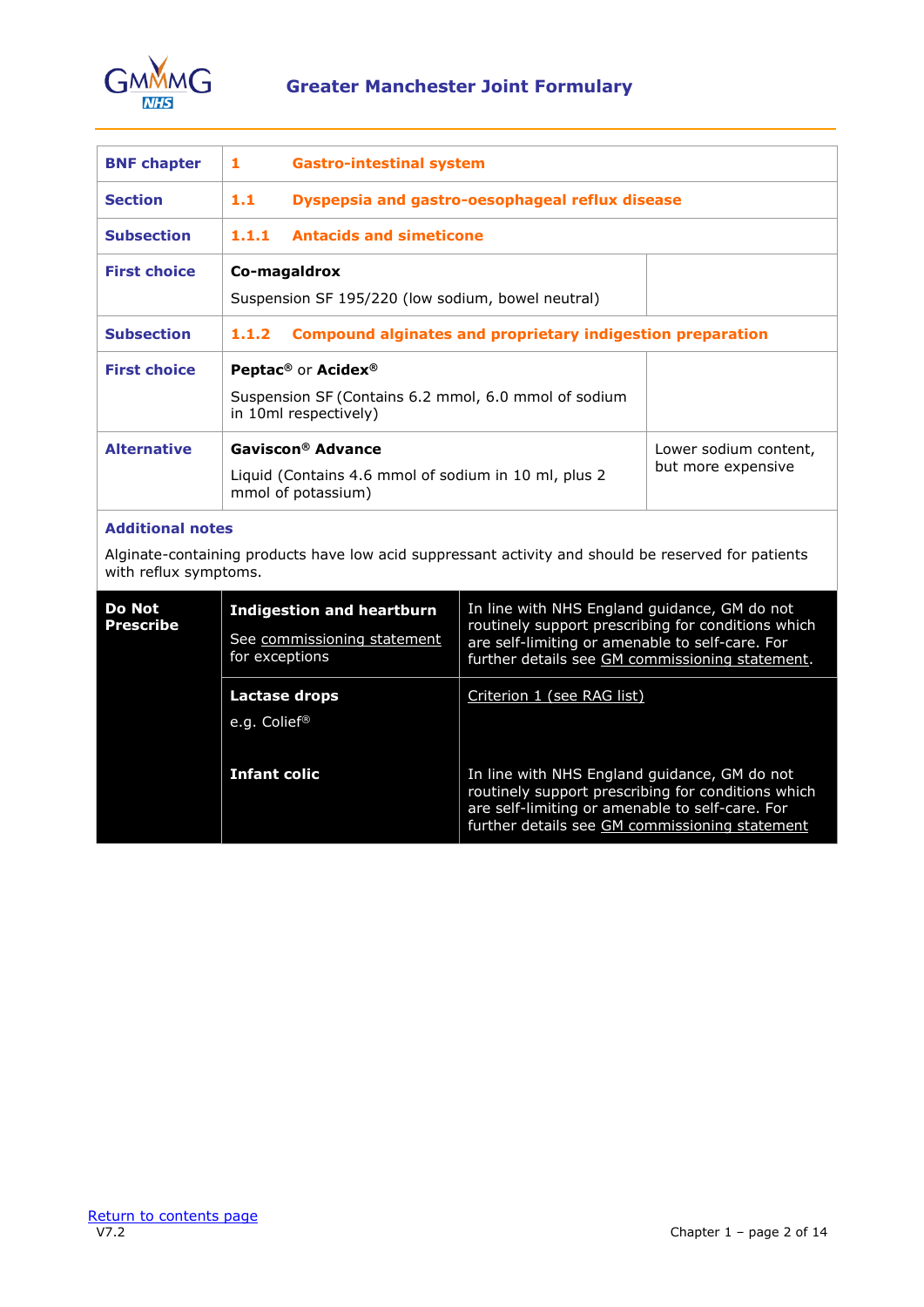

<span id="page-2-0"></span>

| <b>BNF chapter</b>                                                                                                                                           | 1<br><b>Gastro-intestinal system</b>                        |                                       |
|--------------------------------------------------------------------------------------------------------------------------------------------------------------|-------------------------------------------------------------|---------------------------------------|
| <b>Section</b>                                                                                                                                               | 1.2<br>Antispasmodics and other drugs altering gut motility |                                       |
| <b>Antimuscarinics</b>                                                                                                                                       |                                                             |                                       |
| <b>First choice</b>                                                                                                                                          | <b>Mebeverine</b>                                           | NICE CG61: IBS in adults              |
|                                                                                                                                                              | Tablets 135 mg                                              |                                       |
| <b>Alternatives</b>                                                                                                                                          | <b>Hyoscine butylbromide</b>                                |                                       |
|                                                                                                                                                              | Tablets 10 mg                                               |                                       |
|                                                                                                                                                              | <b>Peppermint oil</b><br>Capsules                           | Mintec <sup>®</sup> best value option |
|                                                                                                                                                              | <b>Alverine citrate</b>                                     |                                       |
|                                                                                                                                                              | Capsules 60 mg, 120 mg                                      |                                       |
|                                                                                                                                                              |                                                             |                                       |
| <b>Do Not</b><br><b>Prescribe</b>                                                                                                                            | <b>Dicycloverine</b>                                        | Criterion 2 (see RAG list)            |
|                                                                                                                                                              | Tablets, oral solution                                      |                                       |
|                                                                                                                                                              | <b>Motility stimulants (see section 4.6)</b>                |                                       |
| <b>First choice</b>                                                                                                                                          | Metoclopramide                                              | <b>MHRA DSU (2013):</b>               |
|                                                                                                                                                              | Tablets 10 mg                                               | Metoclopramide                        |
| <b>Alternatives</b>                                                                                                                                          | <b>Domperidone</b>                                          | <b>MHRA DSU (2014):</b>               |
|                                                                                                                                                              | Tablets 10 mg                                               | Domperidone                           |
| <b>Additional Notes</b>                                                                                                                                      |                                                             |                                       |
| For abdominal cramps, antispasmodics are of limited clinical benefit but are occasionally used. The<br>drug with the lowest acquisition cost should be used. |                                                             |                                       |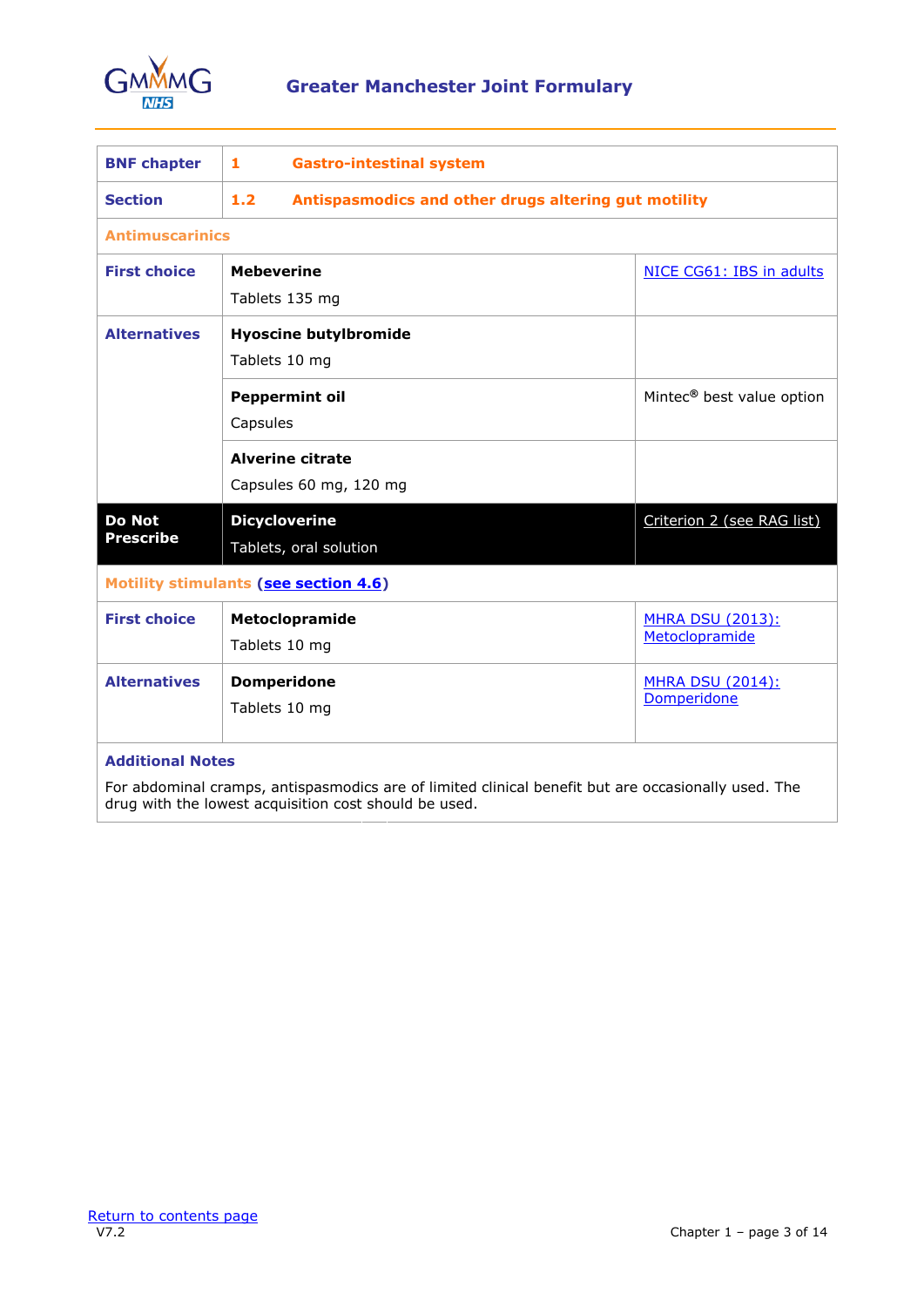

<span id="page-3-0"></span>

| <b>BNF chapter</b>                                                                                                                                                                                                    | 1<br><b>Gastro-intestinal system</b>                                                                                                                      |                                |  |
|-----------------------------------------------------------------------------------------------------------------------------------------------------------------------------------------------------------------------|-----------------------------------------------------------------------------------------------------------------------------------------------------------|--------------------------------|--|
| <b>Section</b>                                                                                                                                                                                                        | 1.3<br><b>Antisecretory drugs and mucosal protectants</b>                                                                                                 |                                |  |
|                                                                                                                                                                                                                       | <b>Helicobacter pylori eradication regimes</b>                                                                                                            |                                |  |
| <b>First choice regimes</b>                                                                                                                                                                                           |                                                                                                                                                           |                                |  |
|                                                                                                                                                                                                                       | <b>Lansoprazole</b> 30 mg twice daily or omeprazole 20 mg twice daily + amoxicillin 1 g twice daily +<br>clarithromycin 500 mg twice daily (7 day course) |                                |  |
| <b>OR</b>                                                                                                                                                                                                             |                                                                                                                                                           |                                |  |
|                                                                                                                                                                                                                       | <b>Lansoprazole</b> 30 mg twice daily or omeprazole 20 mg twice daily + amoxicillin 1 g twice daily +<br>metronidazole 400 mg twice daily (7 day course)  |                                |  |
|                                                                                                                                                                                                                       | Choose the treatment regimen with the lowest acquisition cost, and take into account previous<br>exposure to clarithromycin or metronidazole.             |                                |  |
|                                                                                                                                                                                                                       | First choice regime for those patients with penicillin allergy                                                                                            |                                |  |
|                                                                                                                                                                                                                       | Lansoprazole 30 mg twice daily or omeprazole 20 mg twice daily + clarithromycin 500 mg twice<br>daily $+$ metronidazole 400 mg twice daily (7 day course) |                                |  |
| day twice daily course of:                                                                                                                                                                                            | If the patient is allergic to penicillin and has had previous exposure to clarithromycin offer a seven                                                    |                                |  |
|                                                                                                                                                                                                                       | PPI + bismuth + metronidazole 400 mg + tetracycline 500 mg                                                                                                |                                |  |
| treatment)                                                                                                                                                                                                            | Alternative choice regimes (for those who still have symptoms after first-line eradication                                                                |                                |  |
|                                                                                                                                                                                                                       | As per first choice regime above, using the alternative antibacterial option to the one used first-line.                                                  |                                |  |
| If the patient has previously been exposed to clarithromycin or metronidazole use amoxicillin 1 g BD<br>+ a quinolone BD or tetracycline 500 mg BD (7 day course).<br>Use the option with the lowest acquisition cost |                                                                                                                                                           |                                |  |
| If the patient has a penicillin allergy and no previous quinolone exposure use PPI + metronidazole<br>400 mg BD + levofloxacin 250 mg BD (7 day course)                                                               |                                                                                                                                                           |                                |  |
|                                                                                                                                                                                                                       | If eradication is unsuccessful following second-line treatment seek advice form a gastroenterologist.                                                     |                                |  |
| NICE CG184: Gastro-oesophageal reflux disease and dyspepsia in adults: investigation and<br>management<br><b>NICE NG201: Antenatal care</b>                                                                           |                                                                                                                                                           |                                |  |
| <b>Subsection</b>                                                                                                                                                                                                     | H <sub>2</sub> -receptor antagonists<br>1, 3, 1                                                                                                           |                                |  |
| <b>First choice</b>                                                                                                                                                                                                   | <b>Ranitidine</b>                                                                                                                                         |                                |  |
|                                                                                                                                                                                                                       | Tablets 150 mg, 300 mg                                                                                                                                    |                                |  |
| <b>Subsections</b>                                                                                                                                                                                                    | 1.3.2. Selective antimuscarinics - not recommended for use                                                                                                |                                |  |
| <b>Subsection</b>                                                                                                                                                                                                     | 1.3.3. Chelates and complexes                                                                                                                             |                                |  |
| <b>First choice</b>                                                                                                                                                                                                   | <b>Sucralfate</b>                                                                                                                                         | <b>Gn</b> Following specialist |  |
|                                                                                                                                                                                                                       | Oral suspension 1 g/5 mL                                                                                                                                  | initiation                     |  |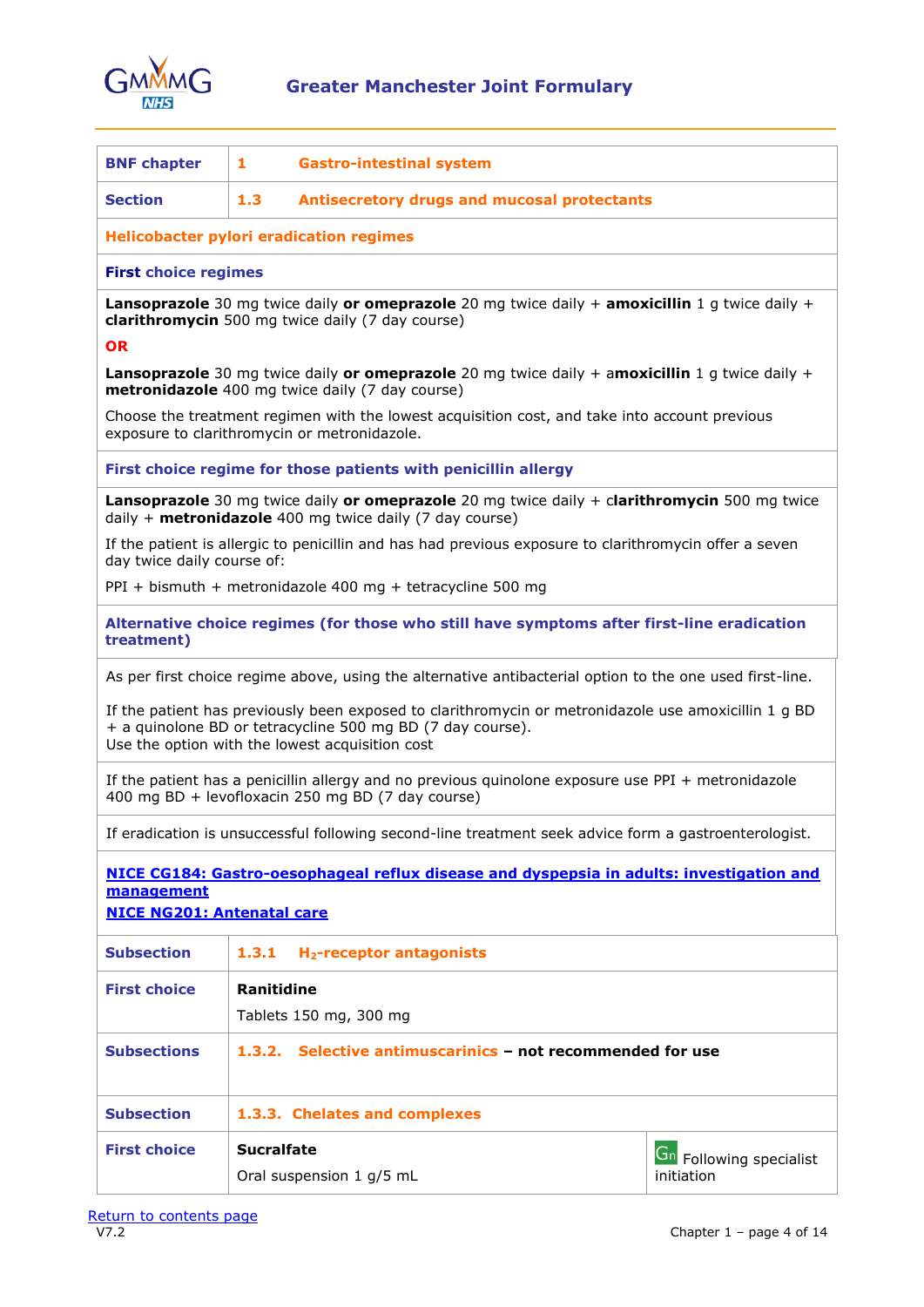

| <b>Subsection</b>                                                         | 1.3.4. Prostaglandin analogues - not recommended for use                                                                                                              |                                                                                                  |
|---------------------------------------------------------------------------|-----------------------------------------------------------------------------------------------------------------------------------------------------------------------|--------------------------------------------------------------------------------------------------|
| <b>Subsection</b>                                                         | 1.3.5 Proton pump inhibitors (PPIs)                                                                                                                                   |                                                                                                  |
| <b>First choice</b>                                                       | Lansoprazole<br>Capsules 15 mg, 30 mg                                                                                                                                 | <b>MHRA DSU (2015): PPIS</b><br>and SCLE<br><u> MHRA DSU (2014): PPIs</u><br>and hypomagnesaemia |
|                                                                           | <b>Omeprazole</b><br>Capsules 10 mg, 20 mg                                                                                                                            | <u>MHRA DSU (2014):</u><br><b>Clopidogrel and PPIs</b><br>interaction                            |
| <b>Alternatives</b>                                                       | Lansoprazole<br>Dispersible tablets 15 mg, 30 mg<br>Substantially cheaper than dispersible omeprazole<br><b>Omeprazole</b><br>Dispersible tablets 10 mg, 20 mg, 40 mg | <b>Dysphagic patients</b><br>only                                                                |
| NICE CG141: Acute upper gastrointestinal bleeding in over 16s: management |                                                                                                                                                                       |                                                                                                  |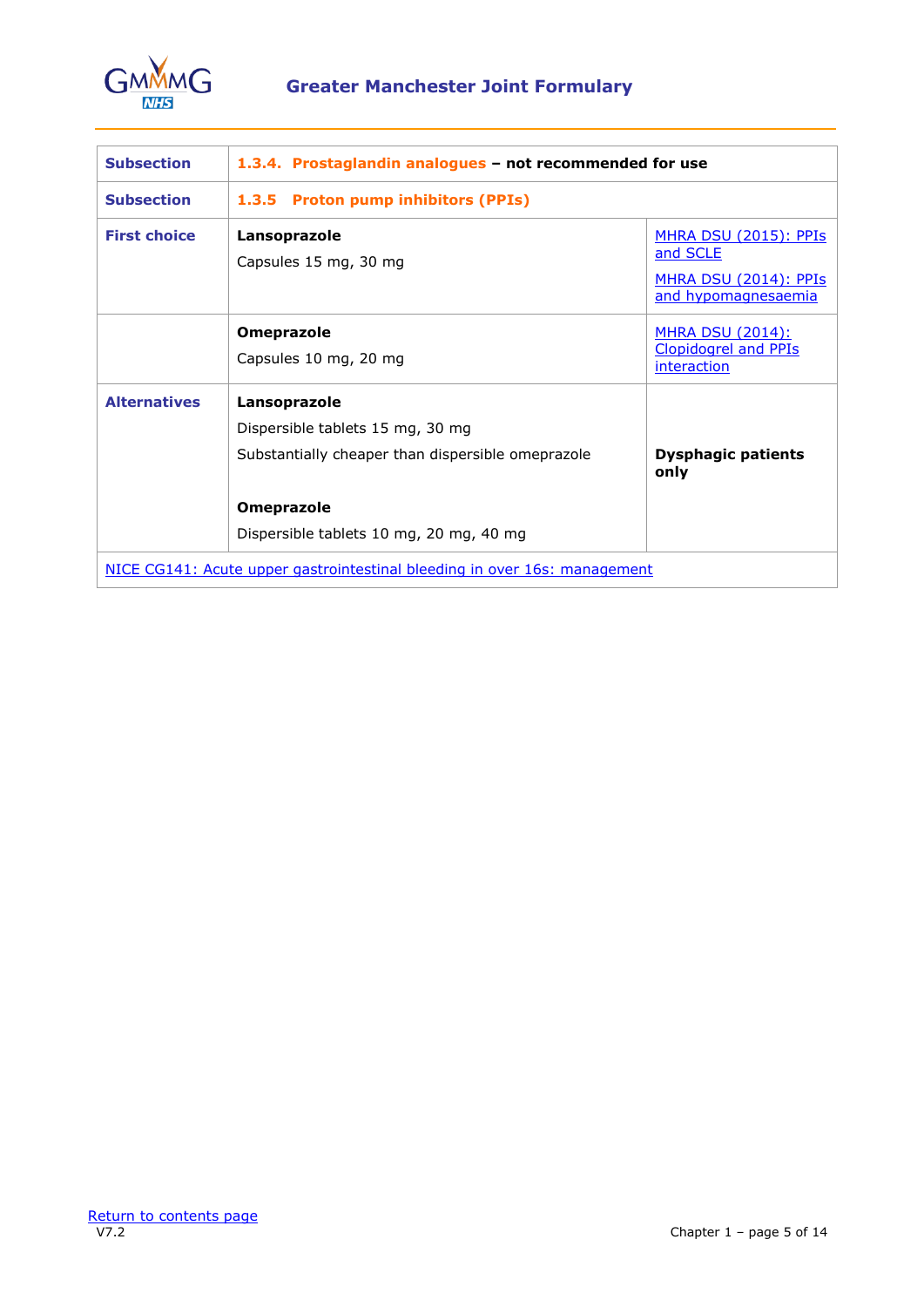

<span id="page-5-0"></span>

| <b>BNF chapter</b>                | 1<br><b>Gastro-intestinal system</b>                                |                                                                                                                                                                                                                |
|-----------------------------------|---------------------------------------------------------------------|----------------------------------------------------------------------------------------------------------------------------------------------------------------------------------------------------------------|
| <b>Section</b>                    | Acute diarrhoea<br>1.4.                                             |                                                                                                                                                                                                                |
| <b>Do Not</b><br><b>Prescribe</b> | Diarrhoea (adults)<br>See commissioning statement for<br>exceptions | In line with NHS England guidance, GM<br>do not routinely support prescribing for<br>conditions which are self-limiting or<br>amenable to self-care. For further<br>details see GM commissioning<br>statement. |
|                                   | <b>Rifaximin</b><br>Tablets 200 mg (Xifaxanta®)                     | Criterion 3 (see RAG list)                                                                                                                                                                                     |
|                                   |                                                                     | <b>GM Travel Abroad policy</b>                                                                                                                                                                                 |
|                                   | Treatment of traveller's diarrhoea                                  |                                                                                                                                                                                                                |
| <b>Subsection</b>                 | 1.4.1 Adsorbents and bulk-forming drugs - not recommended for use   |                                                                                                                                                                                                                |
| <b>Subsection</b>                 | 1.4.2 Antimotility drugs                                            |                                                                                                                                                                                                                |
| <b>First choice</b>               | Loperamide<br>Capsules 2 mg<br>Oral Syrup SF 1 mg/5 ml              | MHRA DSU (2017): Loperamide<br>(Imodium): reports of serious cardiac<br>adverse reactions with high doses of<br>loperamide associated with abuse or<br>misuse                                                  |
| <b>Alternatives</b>               | <b>Codeine phosphate</b><br>Tablets 15 mg, 30 mg, 60 mg             |                                                                                                                                                                                                                |
| <b>Subsection</b>                 | 1.4.3 Enkephalinase inhibitors                                      |                                                                                                                                                                                                                |
| <b>Do Not</b><br><b>Prescribe</b> | <b>Racecadotril</b><br>Granules for oral suspension                 | Criterion 1 (see RAG list)                                                                                                                                                                                     |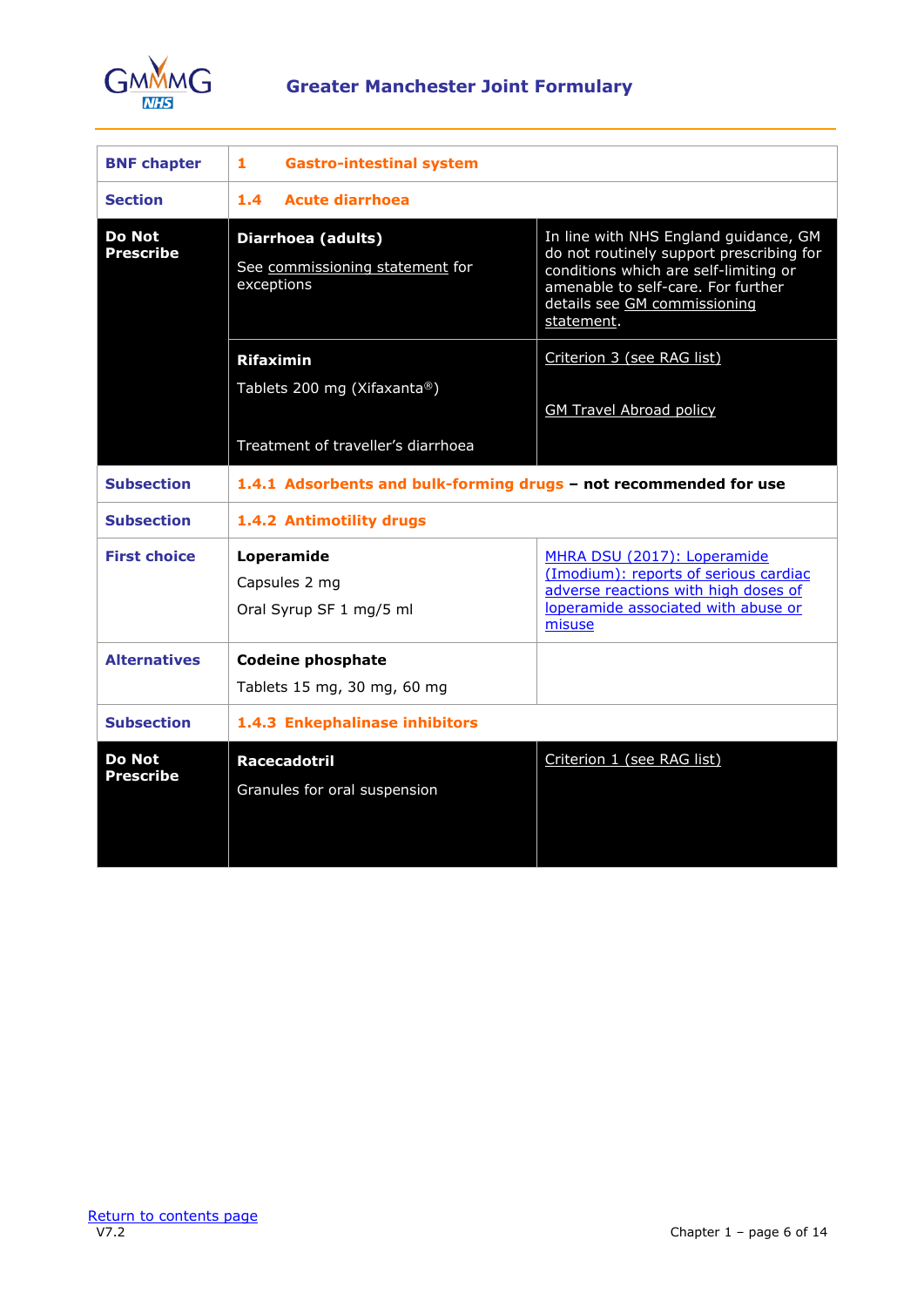

# <span id="page-6-0"></span>**Greater Manchester Joint Formulary**

| <b>BNF chapter</b>                         | $\mathbf{1}$<br><b>Gastro-intestinal system</b>                                                                                                                                                        |                                                                                                              |  |
|--------------------------------------------|--------------------------------------------------------------------------------------------------------------------------------------------------------------------------------------------------------|--------------------------------------------------------------------------------------------------------------|--|
| <b>Section</b>                             | 1.5 <sub>1</sub><br><b>Chronic bowel disorders</b>                                                                                                                                                     |                                                                                                              |  |
| <b>Subsection</b>                          | 1.5.1 Aminosalicylates - needs further discussion                                                                                                                                                      |                                                                                                              |  |
| pharmacological properties.                | Available formulations of mesalazine have different licensed indications, strengths and                                                                                                                |                                                                                                              |  |
|                                            | Mesalazine tablets should be prescribed by brand.                                                                                                                                                      |                                                                                                              |  |
| <b>First choice</b>                        | Mesalazine MR tablets<br>Octasa® MR tablets 400 mg, 800 mg<br>Pentasa <sup>®</sup> MR tablets 500 mg, 1g                                                                                               | Gn Following specialist advice                                                                               |  |
| <b>Alternatives</b>                        | Mesalazine once daily tablets<br>Mezavant <sup>®</sup> XL tablets 1.2 g<br>Mesalazine granules<br>Pentasa <sup>®</sup> granules 1 g, 2 g<br><b>Salofalk</b> <sup>®</sup> granules 500 g, 1 g, 1.5 g, 3 | <b>Gn</b> Following specialist advice<br>When concordance is an issue<br>For patients unable to take tablets |  |
|                                            | g                                                                                                                                                                                                      |                                                                                                              |  |
| <b>Rectal formulations</b>                 |                                                                                                                                                                                                        |                                                                                                              |  |
|                                            | Mesalazine suppositories<br>Pentasa <sup>®</sup> suppositories 1 g<br>Mesalazine foam enema<br>Asacol <sup>®</sup> foam enema                                                                          | <b>Gn</b> Following specialist advice<br>Preparation choice will depend on site<br>of action required        |  |
|                                            | NICE NG129: Crohn's disease: management                                                                                                                                                                |                                                                                                              |  |
| NICE NG130: Ulcerative colitis: management |                                                                                                                                                                                                        |                                                                                                              |  |
| <b>Subsection</b>                          | 1.5.2 Corticosteroids                                                                                                                                                                                  |                                                                                                              |  |
| <b>First choice</b>                        | Hydrocortisone<br>Foam enema                                                                                                                                                                           | For initial treatment or relapse                                                                             |  |
|                                            | Prednisolone<br>Tablets (non-EC) 5 mg                                                                                                                                                                  |                                                                                                              |  |
| <b>Alternatives</b>                        | <b>Prednisolone</b><br>Enema 20 mg<br>Foam enema 20 mg<br>Suppositories 5 mg                                                                                                                           | Gn Following specialist advice                                                                               |  |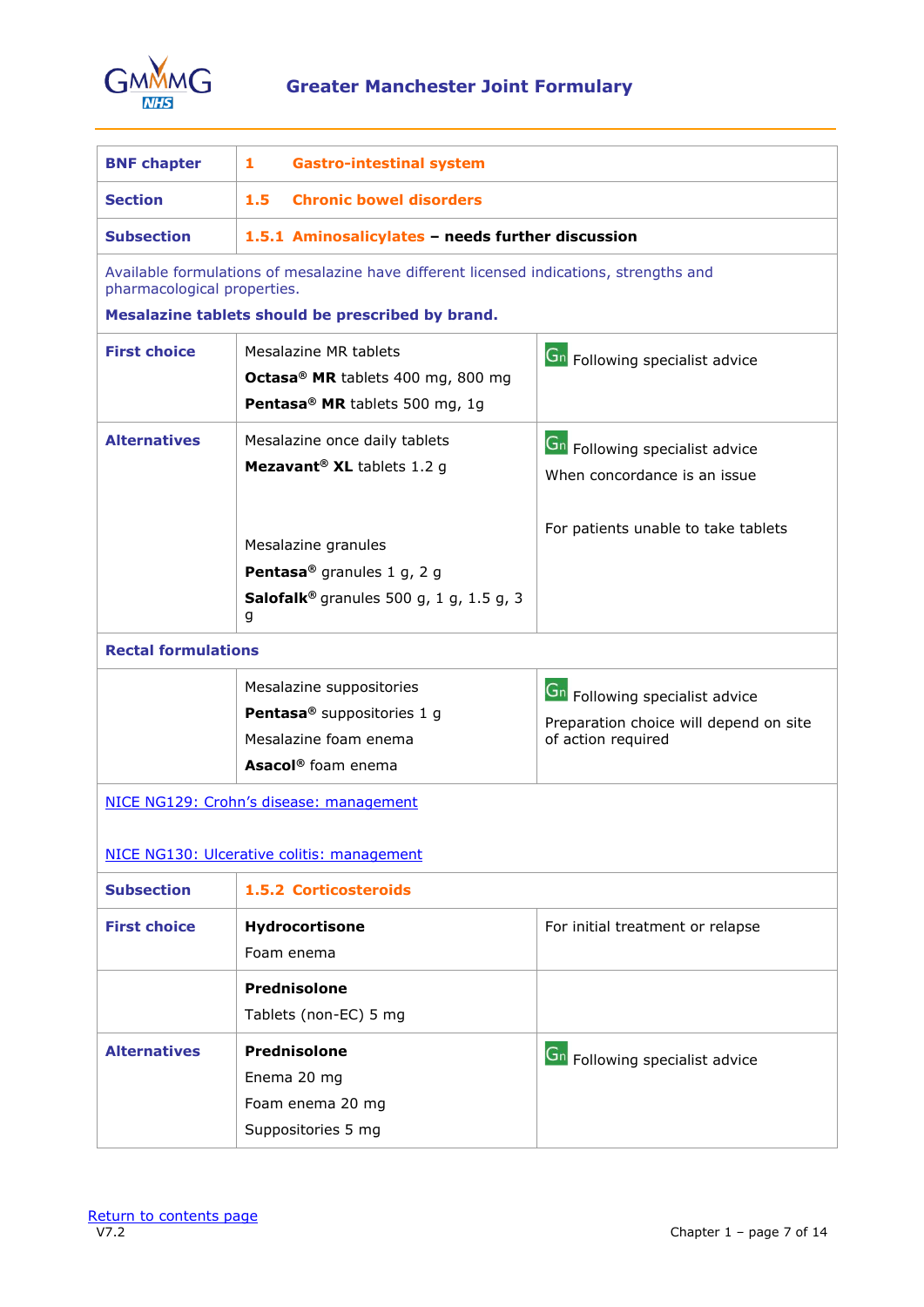

|                     | <b>Budesonide</b><br>Modified release capsules 3 mg<br><b>Budesonide</b><br>Orodispersible tablets 1 mg (Jorveza®)                              | <b>Gn</b> following specialist advice<br>GI specialist initiated<br><b>Gn</b> following specialist initiation<br>As per NICE TA708; only for inducing<br>remission of eosinophilic oesophagitis in<br>adults (treatment duration of up to 12<br>weeks)<br>NICE TA708: Budesonide orodispersible<br>tablet for inducing remission of<br>eosinophilic oesophagitis |
|---------------------|-------------------------------------------------------------------------------------------------------------------------------------------------|------------------------------------------------------------------------------------------------------------------------------------------------------------------------------------------------------------------------------------------------------------------------------------------------------------------------------------------------------------------|
| <b>Subsection</b>   | 1.5.3 Drugs affecting the immune response                                                                                                       |                                                                                                                                                                                                                                                                                                                                                                  |
| <b>First choice</b> | Azathioprine U<br>Tablets 25 mg, 50 mg                                                                                                          | GI specialist initiated<br><b>Refer to section 8.2.1</b><br>A                                                                                                                                                                                                                                                                                                    |
| <b>Alternatives</b> | Mercaptopurine U<br>Tablets 50 mg                                                                                                               | <b>GI</b> specialist initiated<br>A                                                                                                                                                                                                                                                                                                                              |
|                     | Neoral <sup>®</sup> (ciclosporin) U<br>Capsules 10 mg, 25 mg, 50 mg, 100<br>mg<br>Oral solution 100 mg/ml<br><b>MUST be prescribed by BRAND</b> | GI specialist initiated<br><b>Refer to section 8.2.2</b><br>A                                                                                                                                                                                                                                                                                                    |
|                     | Methotrexate U<br>Tablets 2.5mg weekly<br>Injections - usually subcutaneous<br>7.5 mg, 10 mg, 15 mg, 20 mg, 25 mg                               | GI specialist initiated<br>A<br>May be supplied via homecare<br><sup>R</sup><br>MHRA DSU: Methotrexate once-weekly<br>for autoimmune diseases: new<br>measures to reduce risk of fatal<br>overdose due to inadvertent daily<br>instead of weekly dosing, Sept 2020                                                                                               |
|                     | Cytokine modulators (full product details in section 10.1.3)                                                                                    |                                                                                                                                                                                                                                                                                                                                                                  |
| <b>First choice</b> | <b>Adalimumab</b><br>First choice: Amgevita®▼<br>Alternative: Humira®<br>Injection - subcutaneous<br>40 mg pre-filled syringe                   | (R)<br>GI specialist initiated<br>NICE TA187: Infliximab and<br>adalimumab for Crohn's disease<br>PBR excluded drug                                                                                                                                                                                                                                              |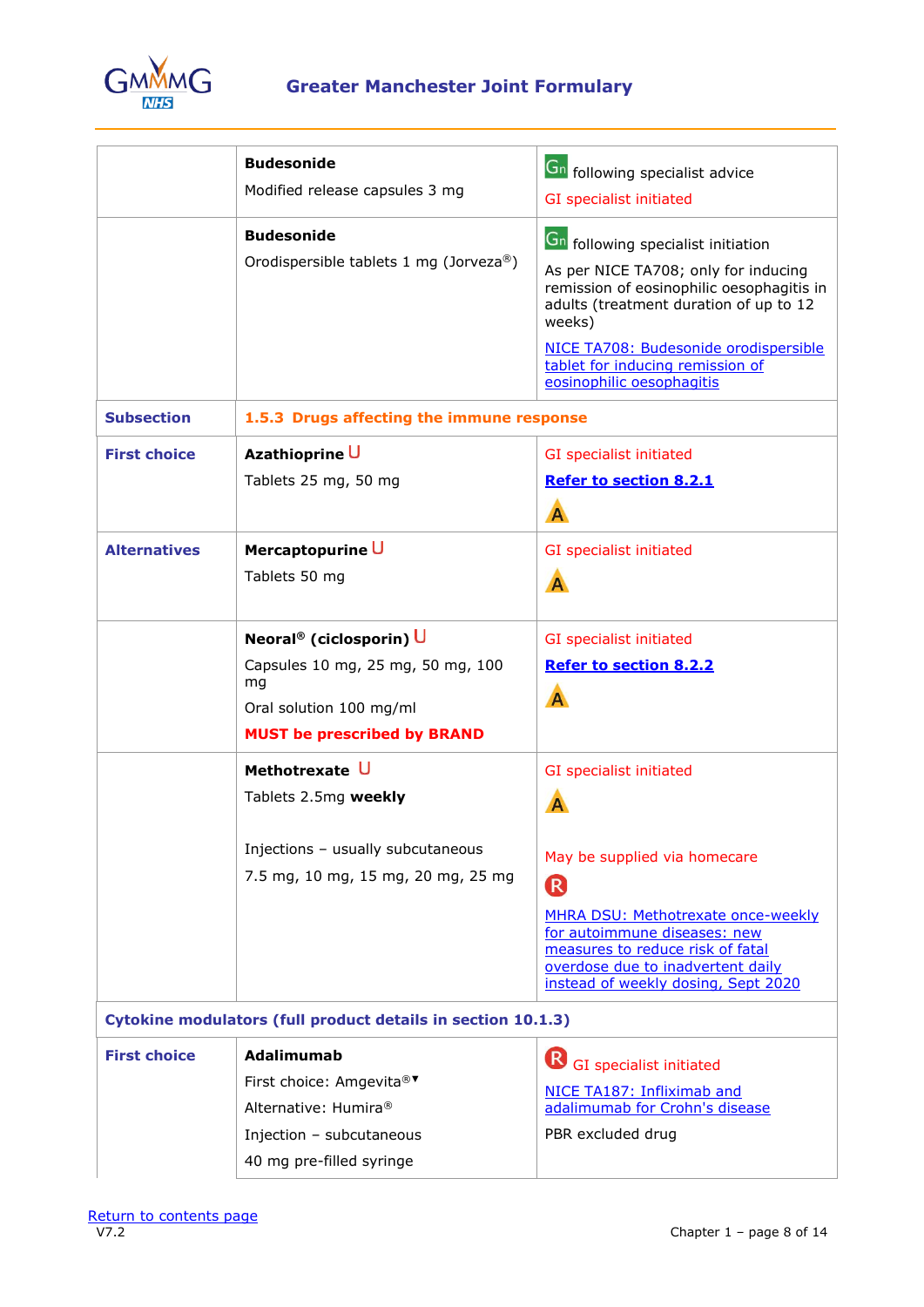

|                                   | Infliximab (Remicade®, Inflectra®,<br>Remsima <sup>®</sup> )<br>Injection - intravenous<br>100 mg vial<br>Golimumab (Simponi®)<br>Injection - subcutaneous<br>50 mg, 100 mg pre-filled pen | R<br>GI specialist initiated<br>NICE TA187: Infliximab and<br>adalimumab for Crohn's disease<br>PBR excluded drug<br>R<br>GI specialist initiated<br>NICE TA329: Infliximab, adalimumab<br>and golimumab for treating moderately<br>to severely active ulcerative colitis after<br>failure of conventional therapy<br>PBR excluded drug |
|-----------------------------------|--------------------------------------------------------------------------------------------------------------------------------------------------------------------------------------------|-----------------------------------------------------------------------------------------------------------------------------------------------------------------------------------------------------------------------------------------------------------------------------------------------------------------------------------------|
|                                   | Tofacitinib (Xeljanz® <sup>v</sup> )<br>Tablets 5 mg, 10 mg                                                                                                                                | <b>R</b> GI specialist initiated<br>NICE TA547: Tofacitinib for moderately<br>to severely active ulcerative colitis<br>PBR excluded drug                                                                                                                                                                                                |
|                                   | Ustekinumab (Stelara®)<br>Injection - subcutaneous<br>45 mg, 90 mg                                                                                                                         | <sup>R</sup><br>GI specialist initiated<br>NICE TA456: Ustekinumab for<br>moderately to severely active Crohn's<br>disease after previous treatment<br>NICE TA633: Ustekinumab for treating<br>moderately to severely active ulcerative<br>colitison<br>PBR excluded drug                                                               |
|                                   | Vedolizumab (Entyvio®)<br>Concentrate for intravenous infusion,<br>300 mg vial<br>This treatment should be assessed at<br>least every 12 months.                                           | GI specialist initiated<br>NICE TA342: Vedolizumab for treating<br>moderately to severely active ulcerative<br>colitis<br>NICE TA352: Vedolizumab for treating<br>moderately to severely active Crohn's<br>disease after prior therapy<br>PBR excluded drug                                                                             |
| <b>Do Not</b><br><b>Prescribe</b> | <b>Darvadstrocel</b><br>Alofisel®, suspension for injection                                                                                                                                | Criterion 1 (see RAG list)<br>NICE TA556: Darvadstrocel for treating<br>complex perianal fistulas in Crohn's<br>disease                                                                                                                                                                                                                 |
|                                   | VSL#3®<br>Vivomixx <sup>®</sup><br>Probiotic food supplements                                                                                                                              | Criterion 1 (see RAG list)                                                                                                                                                                                                                                                                                                              |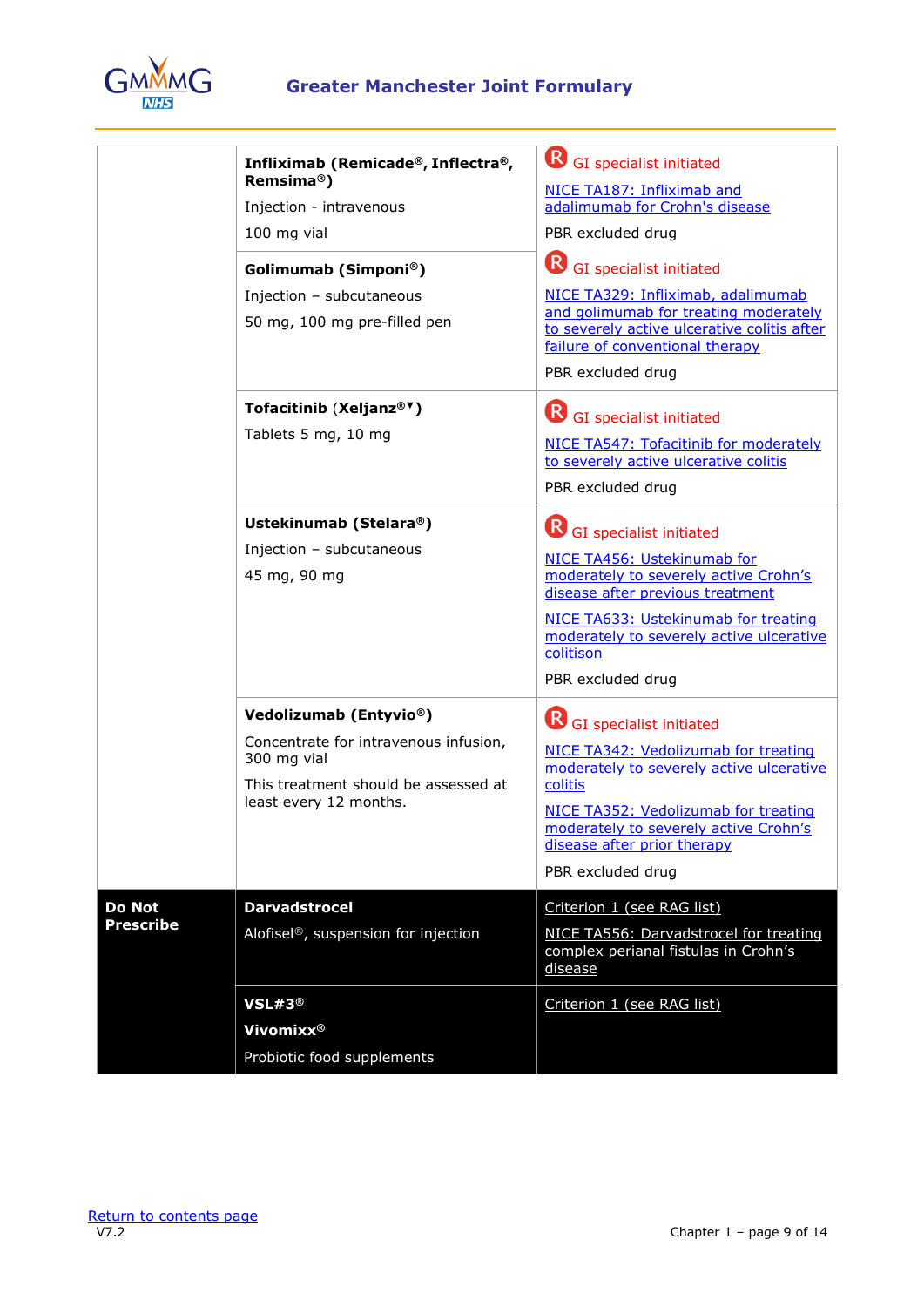

<span id="page-9-0"></span>

| <b>BNF chapter</b>                                                                                                                                                | <b>Gastro-intestinal system</b><br>1                                                                            |                                                                                                                                                                                                                |
|-------------------------------------------------------------------------------------------------------------------------------------------------------------------|-----------------------------------------------------------------------------------------------------------------|----------------------------------------------------------------------------------------------------------------------------------------------------------------------------------------------------------------|
| <b>Section</b>                                                                                                                                                    | <b>Laxatives</b><br>1.6 <sub>1</sub>                                                                            |                                                                                                                                                                                                                |
| <b>Do Not</b><br><b>Prescribe</b>                                                                                                                                 | <b>Infrequent constipation (duration</b><br>less than 2 weeks)<br>See commissioning statement for<br>exceptions | In line with NHS England guidance, GM<br>do not routinely support prescribing for<br>conditions which are self-limiting or<br>amenable to self-care. For further<br>details see GM commissioning<br>statement. |
| <b>Subsection</b>                                                                                                                                                 | 1.6.1 Bulk-forming laxatives                                                                                    |                                                                                                                                                                                                                |
| <b>First choice</b><br><b>Alternatives</b>                                                                                                                        | Ispaghula husk<br>Sachets 3.5 g<br><b>Sterculia</b>                                                             |                                                                                                                                                                                                                |
|                                                                                                                                                                   | Normacol <sup>®</sup> granules 500 g, sachets 7 g                                                               |                                                                                                                                                                                                                |
| <b>Subsection</b>                                                                                                                                                 | <b>1.6.2 Stimulant laxatives</b>                                                                                |                                                                                                                                                                                                                |
| MHRA DSU: Stimulant laxatives (bisacodyl, senna and sennosides, sodium picosulfate) available over-<br>the-counter: new measures to support safe use, August 2020 |                                                                                                                 |                                                                                                                                                                                                                |
| <b>First choice</b>                                                                                                                                               | <b>Bisacodyl</b><br>Tablets e/c 5 mg<br>Senna<br>Syrup 7.5 mg in 5 ml                                           | Oral                                                                                                                                                                                                           |
|                                                                                                                                                                   | Glycerol<br>Suppositories 4 g                                                                                   | Rectal use                                                                                                                                                                                                     |
| <b>Alternatives</b>                                                                                                                                               | Docusate sodium<br>Capsules 100 mg                                                                              |                                                                                                                                                                                                                |
| <b>Palliative care only</b>                                                                                                                                       |                                                                                                                 |                                                                                                                                                                                                                |
|                                                                                                                                                                   | Co-danthramer<br>Capsules 25/200, 37.5/500<br>Suspension 25/200 in 5 ml, 75/1000 in 5 ml                        | <b>Restricted to use in</b><br>terminally ill people                                                                                                                                                           |
|                                                                                                                                                                   | Co-danthrusate<br>Capsules 50/60<br>Suspension 50/60 in 5 ml                                                    | <b>Restricted to use in</b><br>terminally ill people                                                                                                                                                           |
| <b>Subsection</b>                                                                                                                                                 | 1.6.3 Faecal softeners - not recommended for use                                                                |                                                                                                                                                                                                                |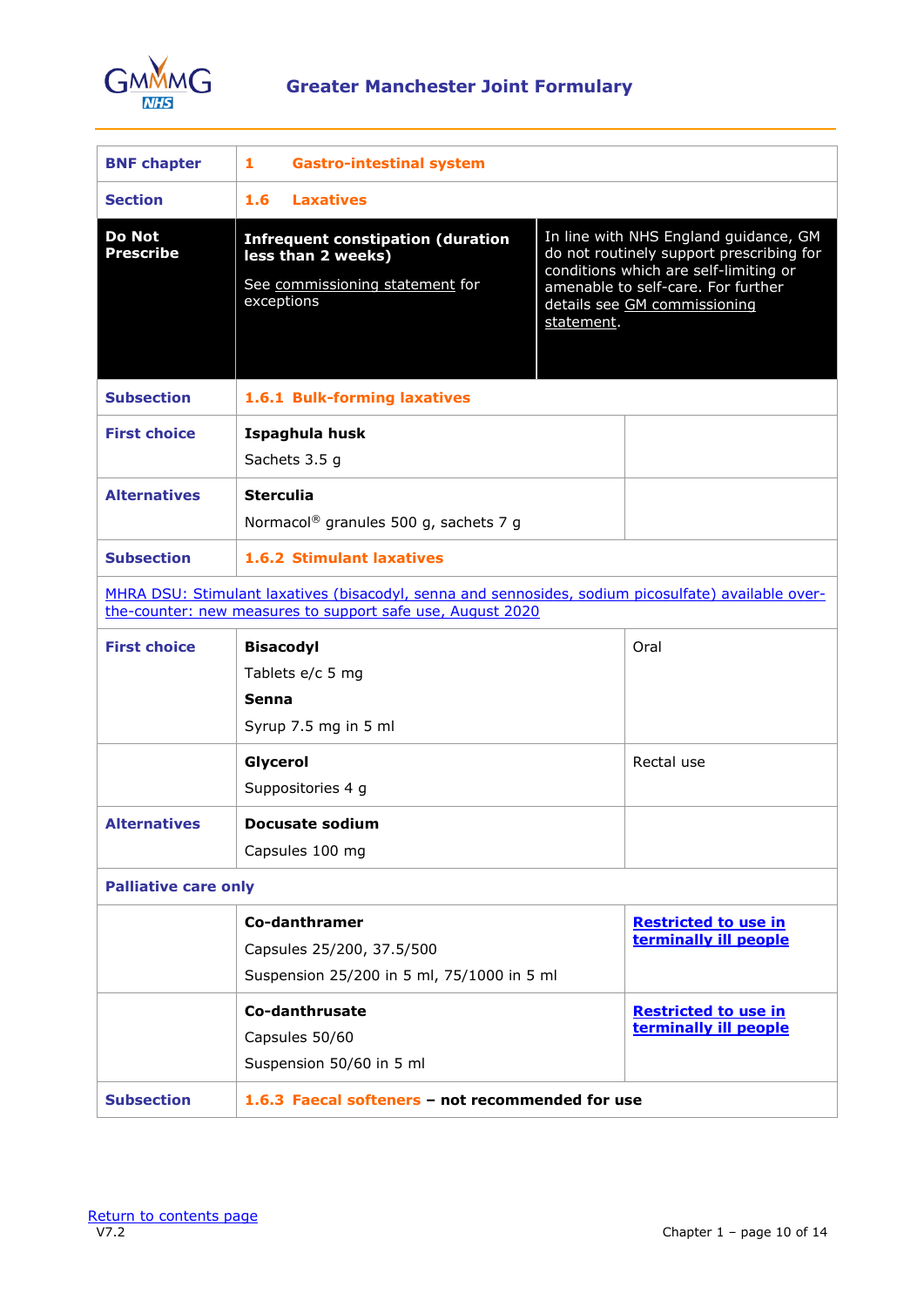

| <b>Subsection</b>   | <b>1.6.4 Osmotic laxatives</b>                                                                                                                                                                                   |                                                                                                                                                                                                                                        |
|---------------------|------------------------------------------------------------------------------------------------------------------------------------------------------------------------------------------------------------------|----------------------------------------------------------------------------------------------------------------------------------------------------------------------------------------------------------------------------------------|
| <b>First choice</b> | Macrogol<br>Sachets                                                                                                                                                                                              | Choose the most cost-effective<br>option.<br>MHRA DSU: Polyethylene glycol<br>(PEG) laxatives and starch-based<br>thickeners: potential interactive<br>effect when mixed, leading to an<br>increased risk of aspiration, April<br>2021 |
| <b>Alternatives</b> | Lactulose<br>Solution                                                                                                                                                                                            |                                                                                                                                                                                                                                        |
| <b>Rectal use</b>   | Phosphate<br>Enema 128 ml                                                                                                                                                                                        |                                                                                                                                                                                                                                        |
|                     | Sodium citrate<br>Relaxit <sup>®</sup> micro-enema 450 mg                                                                                                                                                        |                                                                                                                                                                                                                                        |
| <b>Subsection</b>   | 1.6.5 Bowel cleansing solutions                                                                                                                                                                                  |                                                                                                                                                                                                                                        |
|                     | Bowel cleansing solutions are only for use before colonic surgery, colonoscopy or radiological<br>examination to ensure the bowel is free of solid contents. They are not treatments for constipation.           |                                                                                                                                                                                                                                        |
| <b>First choice</b> | Sodium picosulfate with magnesium<br>citrate (Citrafleet <sup>®</sup> , Picolax <sup>®</sup> )<br>Oral powder                                                                                                    | Should be given by pre-op clinic                                                                                                                                                                                                       |
| <b>Alternatives</b> | <b>Phosphates (oral)</b><br>Fleet <sup>®</sup> phospho-soda<br>Oral solution                                                                                                                                     | Should be given by pre-op clinic                                                                                                                                                                                                       |
|                     | <b>Macrogols</b><br>Moviprep®<br>Oral powder                                                                                                                                                                     | Should be given by pre-op clinic<br>MHRA DSU: Polyethylene glycol<br>(PEG) laxatives and starch-based<br>thickeners: potential interactive<br>effect when mixed, leading to an<br>increased risk of aspiration, April<br>2021          |
| <b>Subsection</b>   | 1.6.6 Peripheral opioid-receptor antagonists                                                                                                                                                                     |                                                                                                                                                                                                                                        |
|                     | Naloxegol <sup>v</sup><br>Tablets 12.5 mg, 25 mg<br>Only as an option for treating opioid<br>induced constipation in adults whose<br>constipation has not adequately responded<br>to laxatives as per NICE TA345 | <b>Gn</b> following specialist advice<br>NICE TA345: Naloxegol for treating<br>opioid-induced constipation                                                                                                                             |
|                     | Naldemedine $\blacktriangledown$<br>Tablets 200 micrograms                                                                                                                                                       | <b>Gn</b> following specialist initiation                                                                                                                                                                                              |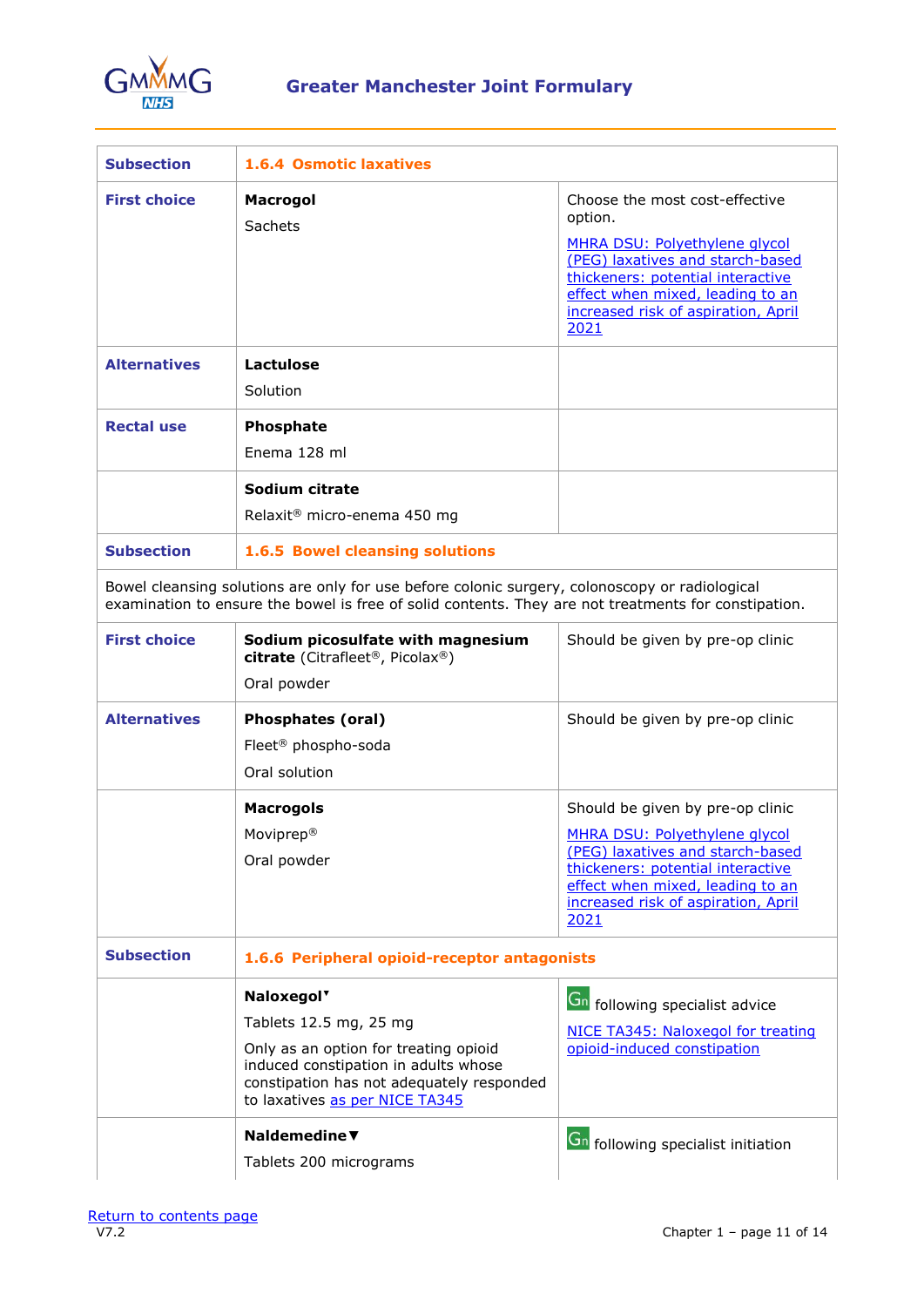

<span id="page-11-0"></span>

|                                                                                 | Only as an option for treating opioid-<br>induced constipation in adults whose<br>constipation has not adequately responded<br>to laxatives alone.<br>Patients with opioid-induced constipation<br>should have their analgesia reviewed prior<br>to initiating naldemedine | NICE TA651: Naldemedine for<br>treating opioid-induced constipation                                                                                                                                            |  |
|---------------------------------------------------------------------------------|----------------------------------------------------------------------------------------------------------------------------------------------------------------------------------------------------------------------------------------------------------------------------|----------------------------------------------------------------------------------------------------------------------------------------------------------------------------------------------------------------|--|
| <b>Subsection</b>                                                               | 1.6.7 Other drugs used in constipation                                                                                                                                                                                                                                     |                                                                                                                                                                                                                |  |
|                                                                                 | Prucalopride                                                                                                                                                                                                                                                               | <b>Gn</b> Following specialist initiation                                                                                                                                                                      |  |
|                                                                                 | Tablets 1 mg, 2 mg                                                                                                                                                                                                                                                         | NICE TA211: Constipation (women)<br>- prucalopride                                                                                                                                                             |  |
| <b>Grey drugs</b>                                                               | <b>Linaclotide</b>                                                                                                                                                                                                                                                         | <b>Gn</b> following specialist initiation                                                                                                                                                                      |  |
| Items which are<br>listed as Grey                                               | Capsules 290 micrograms                                                                                                                                                                                                                                                    |                                                                                                                                                                                                                |  |
| are deemed not<br>suitable for<br>routine<br>prescribing but<br>may be suitable | Only for use where optimal or maximum<br>tolerated doses of previous laxatives from<br>different classes have not helped, and<br>constipation has been present for at least<br>12 months.                                                                                  | Criterion 1 (see RAG list)                                                                                                                                                                                     |  |
| for a defined<br>population                                                     | Review for benefit after 3 months.                                                                                                                                                                                                                                         |                                                                                                                                                                                                                |  |
| <b>BNF chapter</b>                                                              | <b>Gastro-intestinal system</b><br>1                                                                                                                                                                                                                                       |                                                                                                                                                                                                                |  |
| <b>Section</b>                                                                  | 1.7<br><b>Local preparations for anal and rectal disorders</b>                                                                                                                                                                                                             |                                                                                                                                                                                                                |  |
| <b>Subsection</b>                                                               | 1.7.1 Soothing haemorrhoidal preparations                                                                                                                                                                                                                                  |                                                                                                                                                                                                                |  |
| <b>First choice</b>                                                             | <b>Anusol</b> ®<br>Cream, ointment, suppositories                                                                                                                                                                                                                          | Best value soothing preparations                                                                                                                                                                               |  |
| <b>Alternatives</b>                                                             | Germoloids <sup>®</sup><br>Cream, ointment suppositories                                                                                                                                                                                                                   | Best value anaesthetic preparations                                                                                                                                                                            |  |
| Do Not<br><b>Prescribe</b>                                                      | <b>Haemorrhoids</b><br>See commissioning statement for<br>exceptions                                                                                                                                                                                                       | In line with NHS England guidance, GM<br>do not routinely support prescribing for<br>conditions which are self-limiting or<br>amenable to self-care. For further<br>details see GM commissioning<br>statement. |  |
| <b>Subsection</b>                                                               | 1.7.2 Compound haemorrhoidal preparations with corticosteroids                                                                                                                                                                                                             |                                                                                                                                                                                                                |  |
| <b>First choice</b>                                                             | Anusol <sup>®</sup> HC<br>Ointment<br><b>Xyloproct®</b><br>Ointment                                                                                                                                                                                                        | Best value product                                                                                                                                                                                             |  |
| <b>Alternatives</b>                                                             | <b>Scheriproct®</b><br>Suppositories                                                                                                                                                                                                                                       | Best value product                                                                                                                                                                                             |  |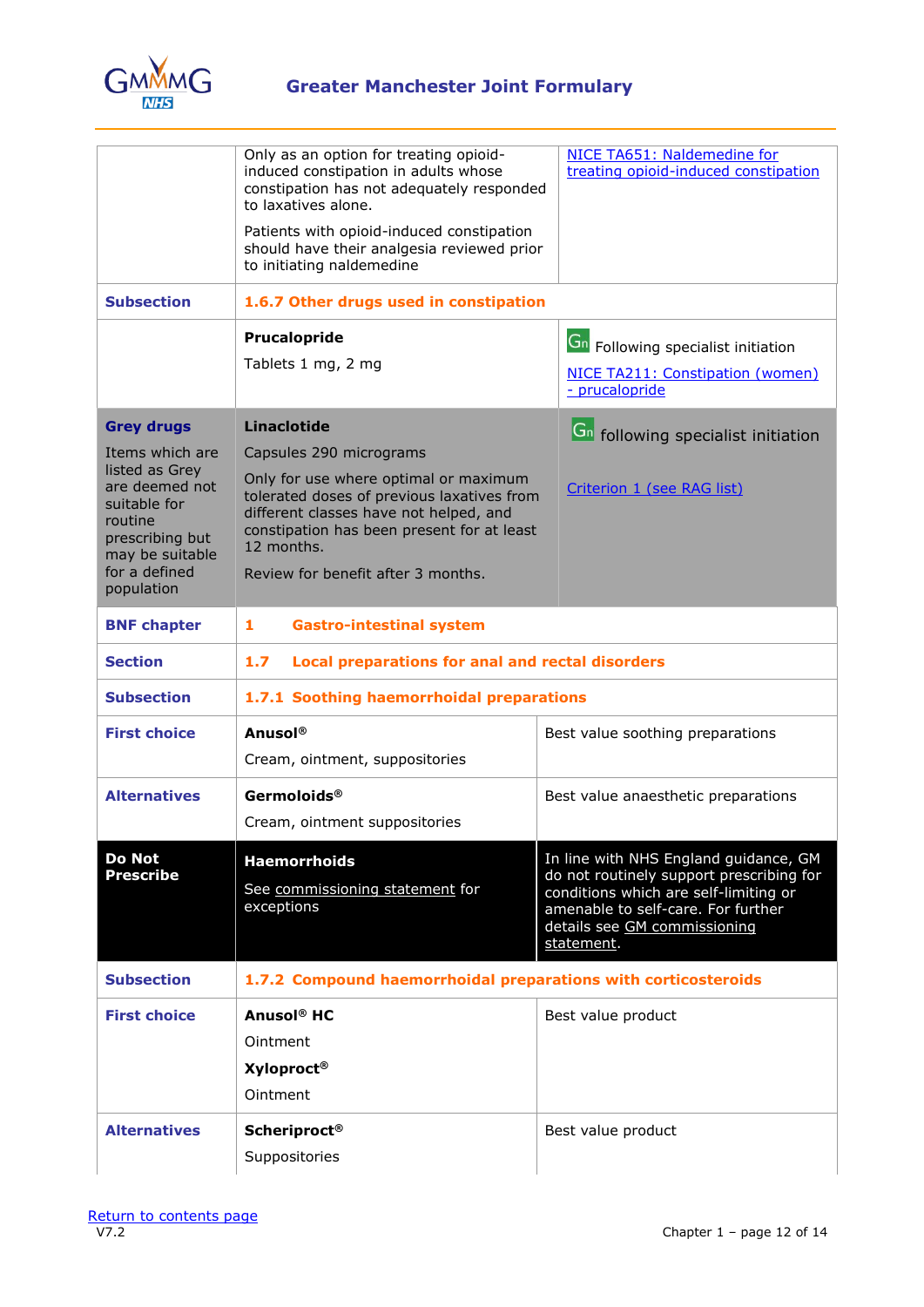

| <b>Subsection</b>   | 1.7.3 Rectal sclerosants - not recommended for use                    |                                                                                                       |  |
|---------------------|-----------------------------------------------------------------------|-------------------------------------------------------------------------------------------------------|--|
| <b>Subsection</b>   | 1.7.4 Management of anal fissures                                     |                                                                                                       |  |
| <b>First choice</b> | <b>Glyceryl trinitrate ointment</b><br>Rectogesic® 0.4% ointment 30 q | Prescribe by brand<br>Do not prescribe other strengths of GTN<br>ointment                             |  |
| <b>Alternatives</b> | Diltiazem U<br>Anoheal <sup>®</sup> 2% ointment U                     | Gn Following specialist initiation<br>Prescribe by brand, although all<br>preparations are unlicensed |  |

<span id="page-12-0"></span>

| <b>BNF</b> chapter                | 1<br><b>Gastro-intestinal system</b>                                                                                                                        |                            |
|-----------------------------------|-------------------------------------------------------------------------------------------------------------------------------------------------------------|----------------------------|
| <b>Section</b>                    | 1.8<br>Stoma care                                                                                                                                           |                            |
| <b>First choice</b>               | There is a Stoma Advisory Team at most local hospitals that stock and maintain a<br>full range of ostomy products and are available for advice.             |                            |
| <b>Do Not</b><br><b>Prescribe</b> | Stoma appliance deodorants<br>Should not be required if pouch is correctly fitted. No<br>odour should be apparent except when bag is<br>emptied or changed. | Criterion 3 (see RAG list) |